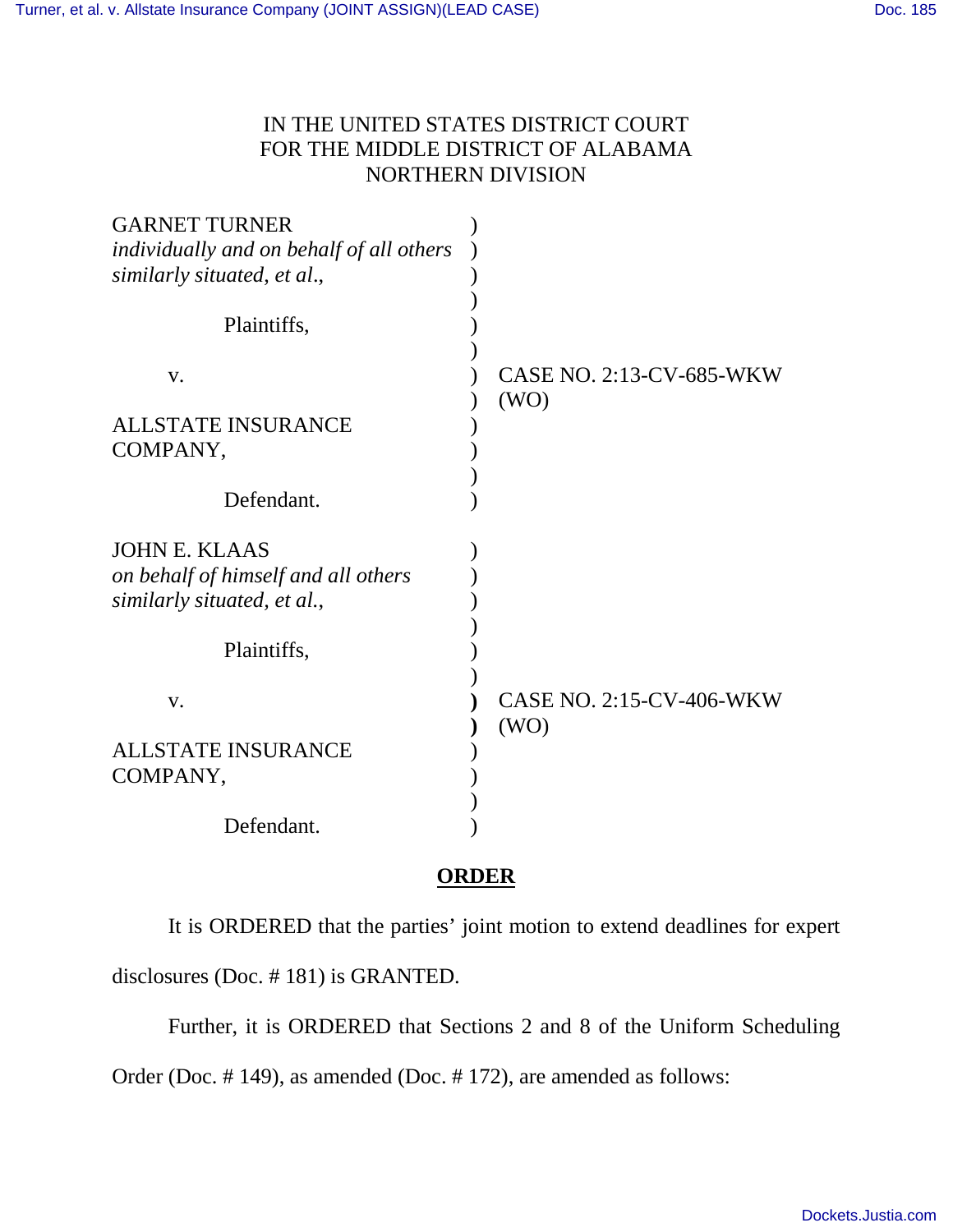**SECTION 2: Dispositive Motions.** Dispositive motions, *e.g*., motions for summary judgment, shall be filed no later than **September 20, 2017**. A brief and all supporting evidence shall be filed with any such motion. In all briefs filed by any party relating to the motion, the discussion of the evidence in the brief must be accompanied by a specific reference, by page and line, to where the evidence can be found in a supporting deposition or document. Failure to make such specific reference may result in the evidence not being considered by the court.

Daubert motions shall be filed on or before **June 19, 2017**, unless the deadline is modified by the court upon motion of a party demonstrating good cause.

**SECTION 8: Expert Witness Disclosures.** The parties shall disclose to each other the identity of ANY person who may be used at trial to present evidence under Rules 701, 702, 703, or 705 of the Federal Rules of Evidence, and provide the reports of retained experts or witnesses whose duties as an employee of the party regularly involved giving expert testimony, as required by Rule  $26(a)(2)(A)$ , (B), and (C) of the Federal Rules of Civil Procedure, as follows:

from the plaintiff(s), on or before **April 19, 2017**, and

from the defendant(s), on or before **April 19, 2017**.

Expert rebuttal reports within the meaning of Fed. R. Civ. P. 26(a)(2)(D), *i.e.*, expert reports that solely contradict or rebut evidence on the same subject matter identified by an opposing party's expert disclosure under Rule  $26(a)(2)(B)$  or (C), shall be disclosed no later than **May 19, 2017**.

The parties shall comply fully with all requirements of Rule 26(a)(2) in regard to disclosure of expert testimony. Unless an objection is filed within 14 days after disclosure of any expert witness, the disclosure shall be deemed to be in full compliance with the Rule.